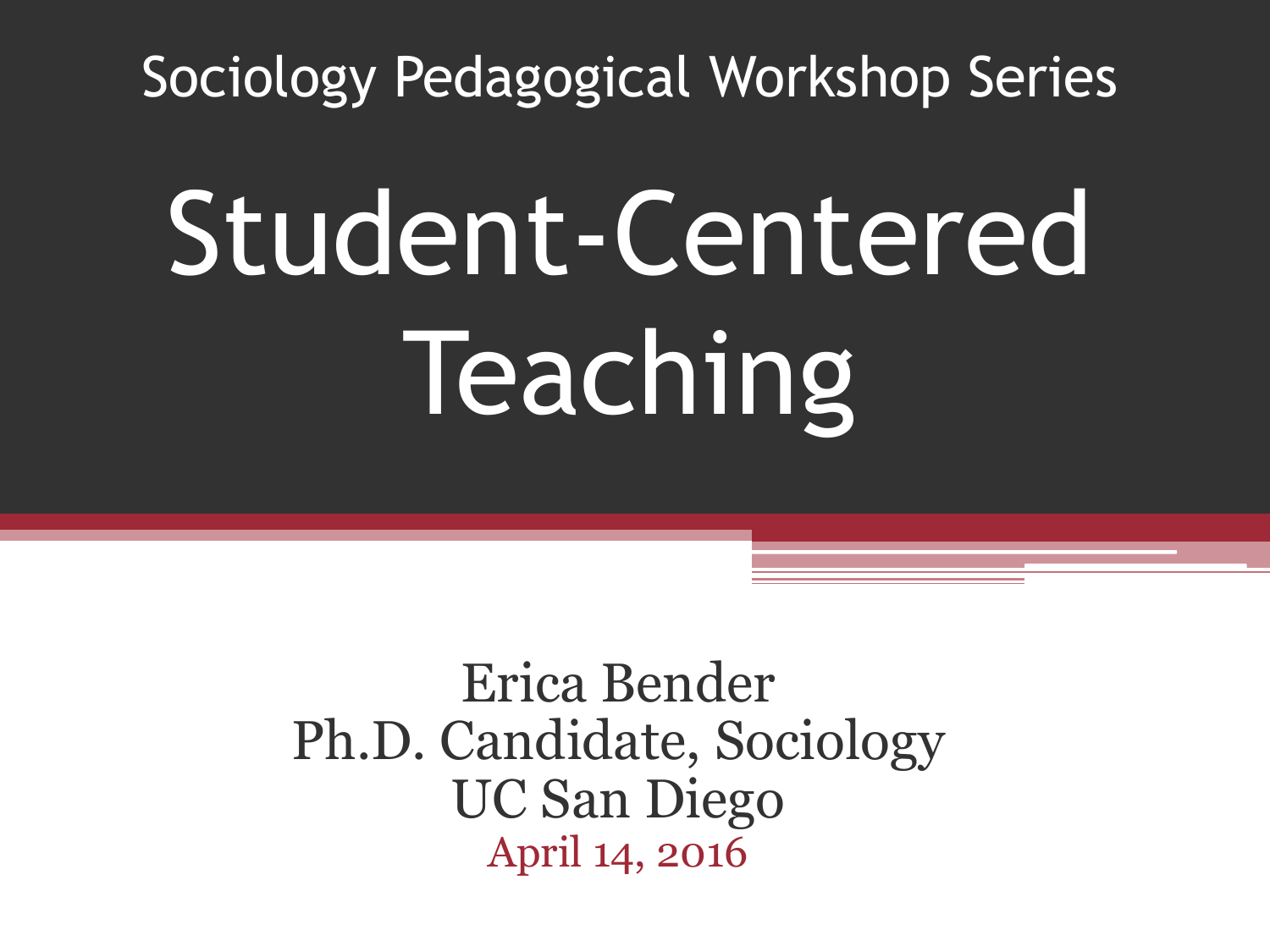# Think – Pair – Share

- **Think** back to your favorite class and/or favorite professor in college.
	- What was it about that class/professor that stood out?
- **Pair** with a partner at your table and **share** your experience.
	- Do your experiences have anything in common?



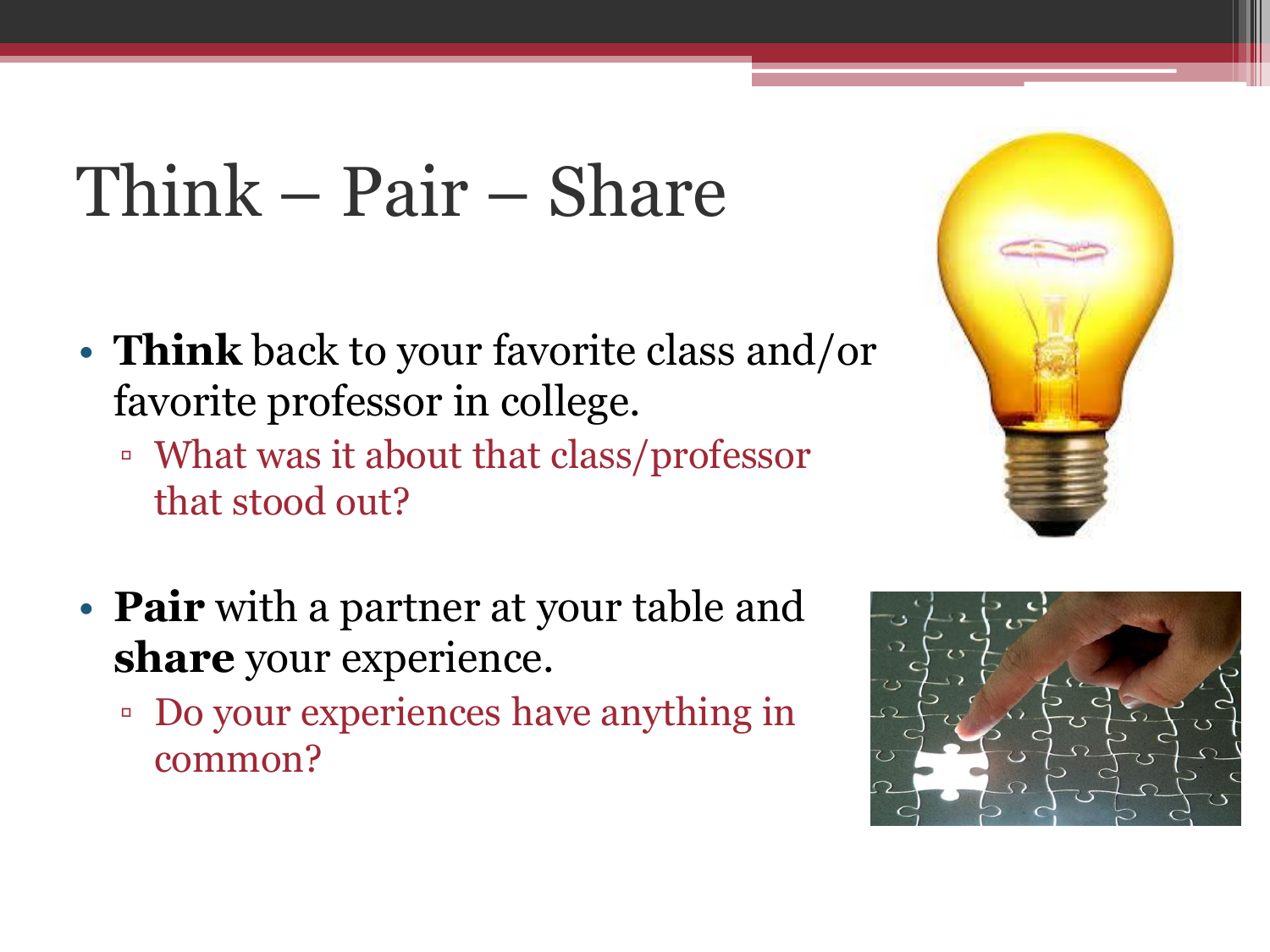# Workshop Objectives

- By the end of this workshop, you should be able to:
	- 1. Know what student-centered teaching is and why it is preferable for long-term learning
	- 2. Articulate the difference between student-centered and instructor-centered
	- 3. Identify four elements of a student-centered classroom
	- 4. Brainstorm a student-centered activity for one of your (future) courses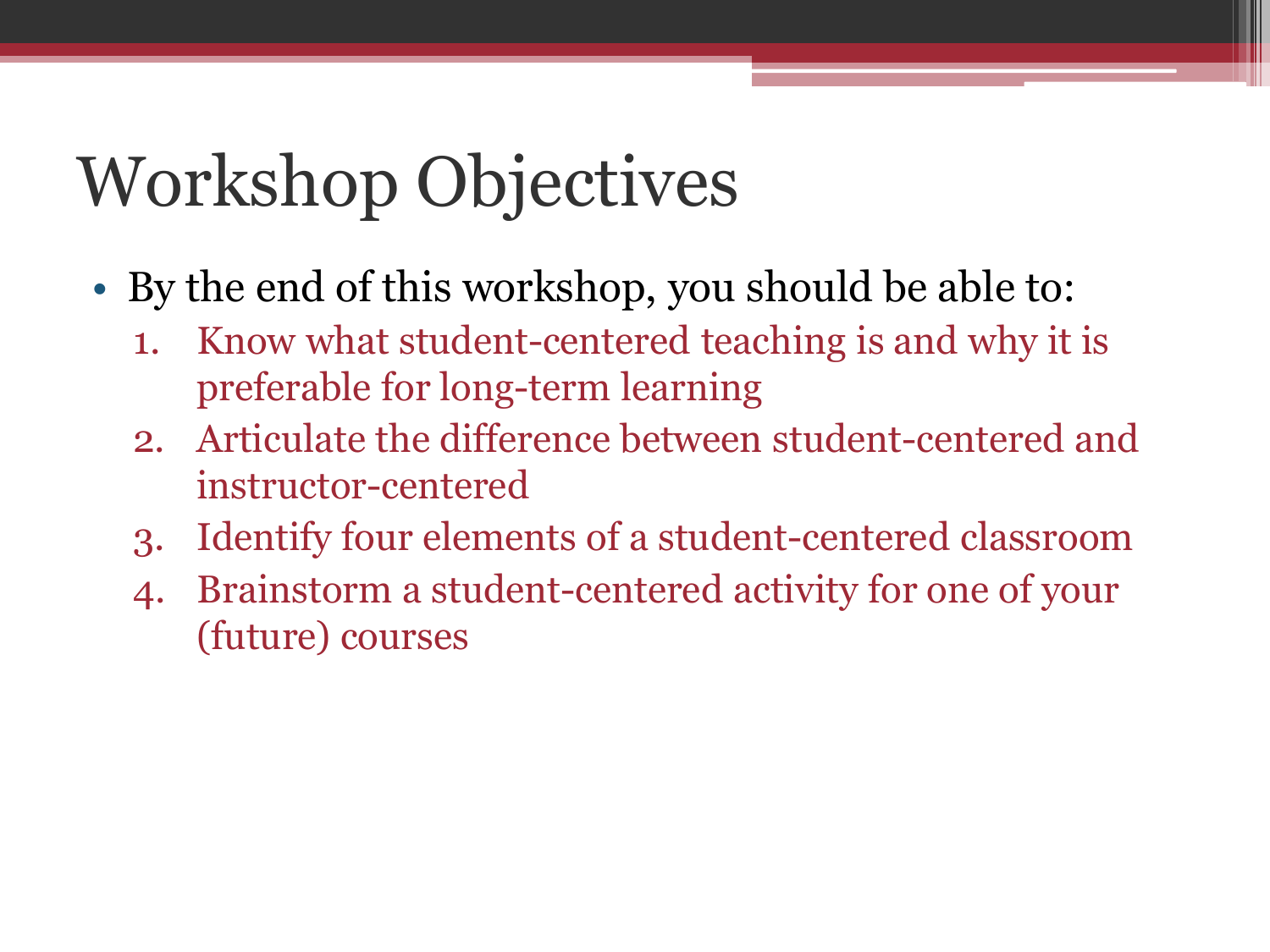# Traditional Lecture

- "Sage on the Stage"
- Instructor is the source of knowledge
- Institutionalized
	- Widely recognized/supported







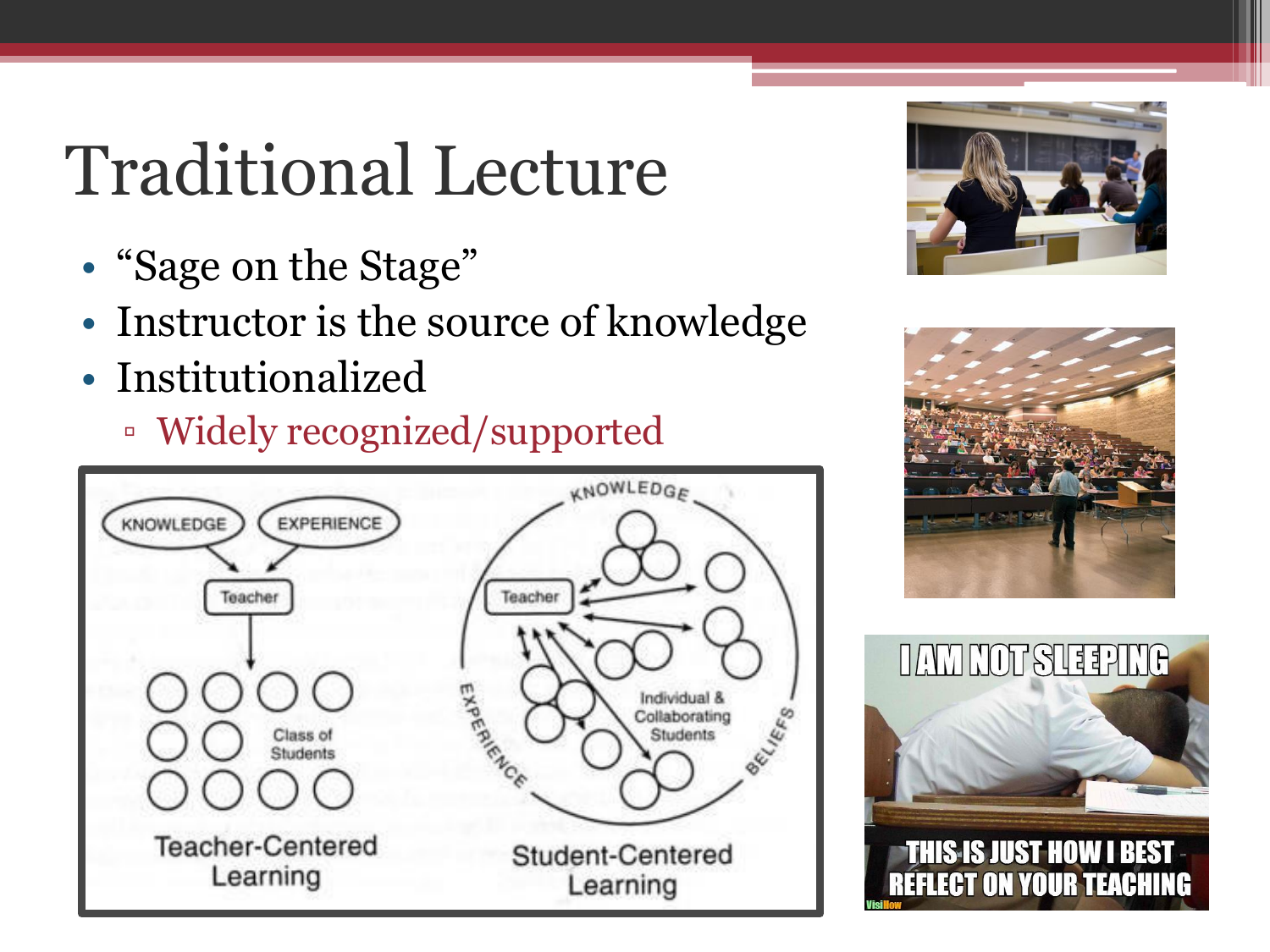# Student-Centered Teaching

- Also known as "student-centered learning" or "learner-centered teaching"
- A style of teaching that shifts **away** from the professor as the sole source of knowledge **in favor** of a collaboration between students and professor
- Student centered teaching makes students an active part of the learning process
	- Does not mean the absence of instruction
	- Rather, instruction + interaction
	- Professor combines the roles of **instructor** and **facilitator**
- Challenges
	- Students may not like it more demands beyond the "exam cram"
	- Professors may not like it entails a loss of some control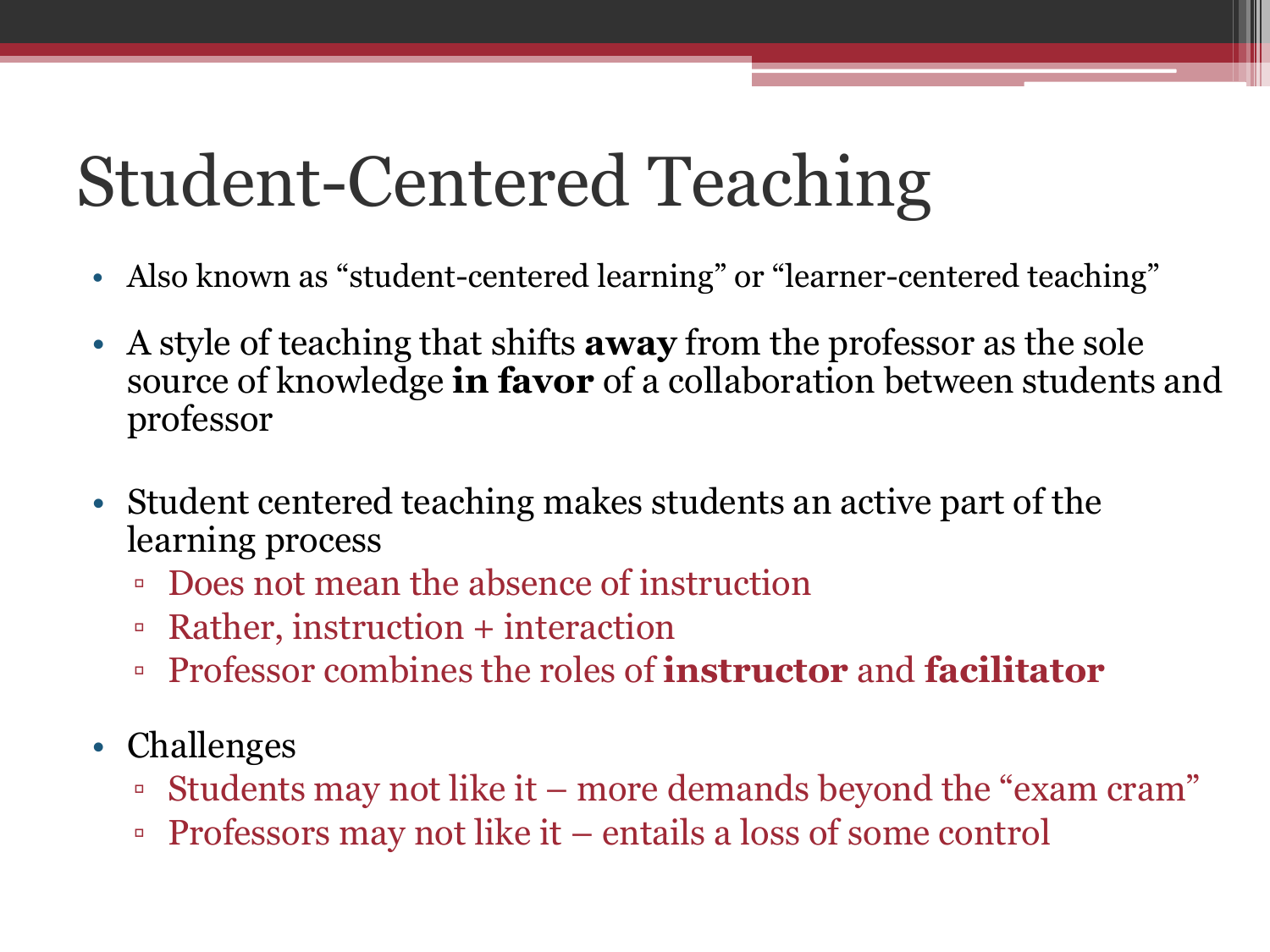- Based on the **constructivist** theory of learning
- Learners are not blank slates or sponges
- Learning happens when information is made **meaningful** by combining *new information* with *prior experience*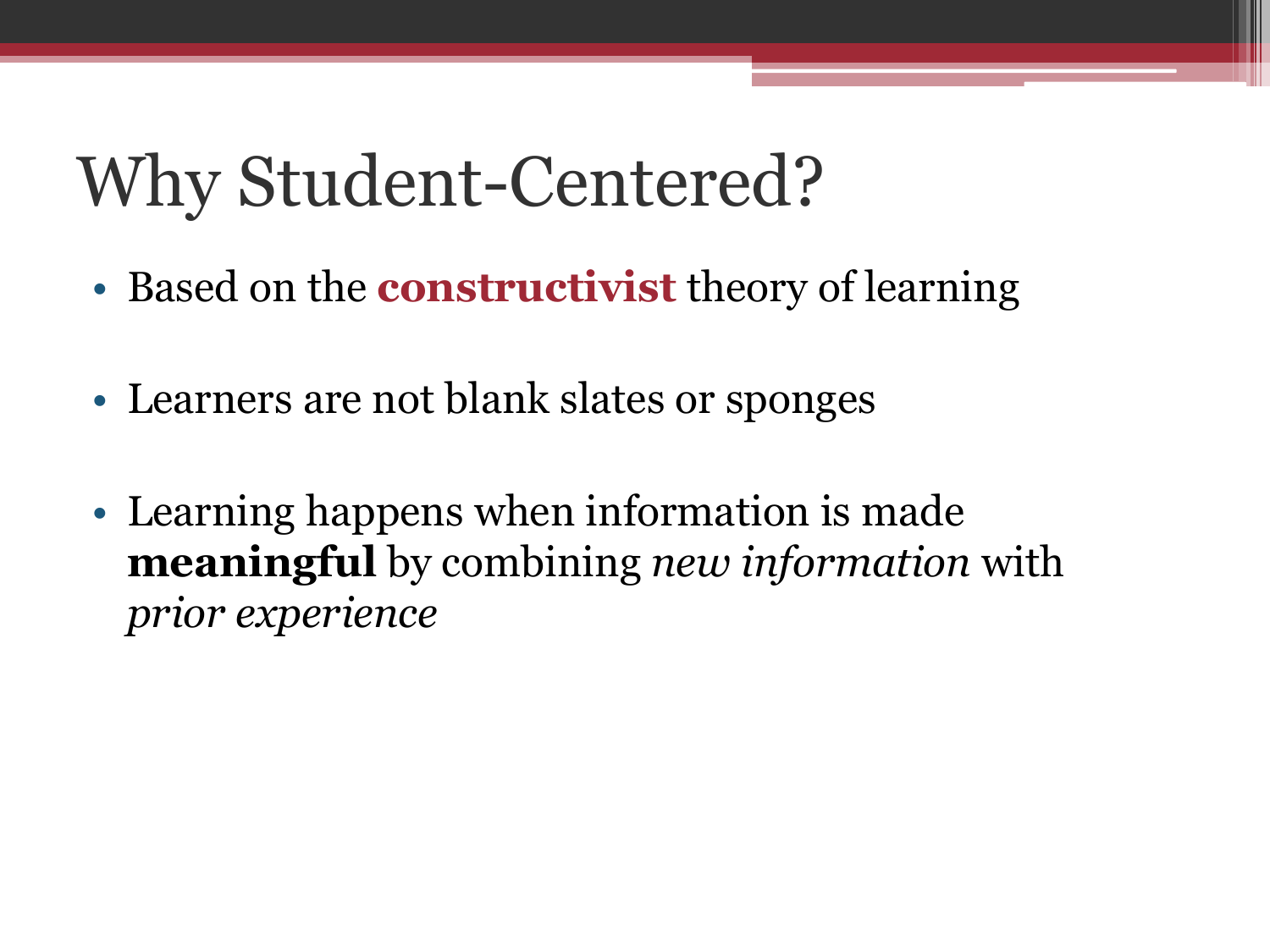"When I interviewed one of the mathematicians in the study, he asked me if I knew how to define a function. I confessed that my knowledge was a little rusty, and that the definition I remembered memorizing in college didn't spring immediately to mind, something about variables being related to the values of other variables. "But can you explain the basic concept in your own words?" he persisted.

"I stammered and began looking for the nearest exit. At that point, he tossed a pen in my direction, which I instinctively reached out to catch. "How did you catch that?" he asked. "I opened my hand and then closed it around the pen at the right moment." "But how did you know when to open your hand and when to close it?" he pressed. After a little struggling, and some additional questioning from the mathematician, I stumbled to the conclusion that I predicted where the pen would be by observing its flight.

"That's a function!" he exploded. "You took information about where it was at this point, this point, and this point, and predicted when it would arrive in your hand." He then turned to the board and wrote a formula. "I could have explained it this way, and that's the way it's ordinarily done. But when we do it that way, students just memorize formulas or definitions and really don't grasp what's involved in the concept." (Bain, *What the Best College Teachers Do)*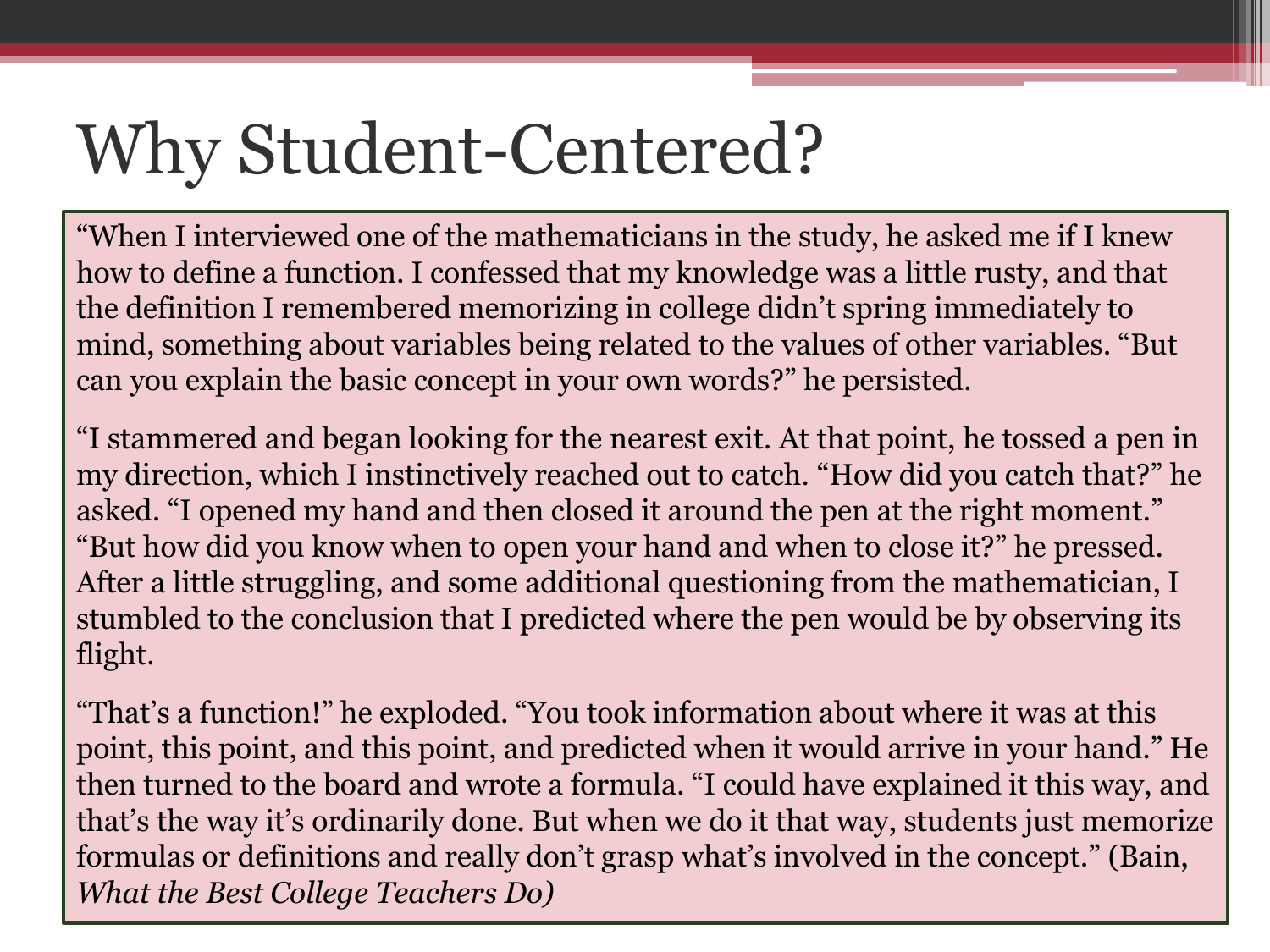- Encourages **higher-order thinking** skills
- Students have the opportunity to engage more richly, encouraging "expert-like" behavior

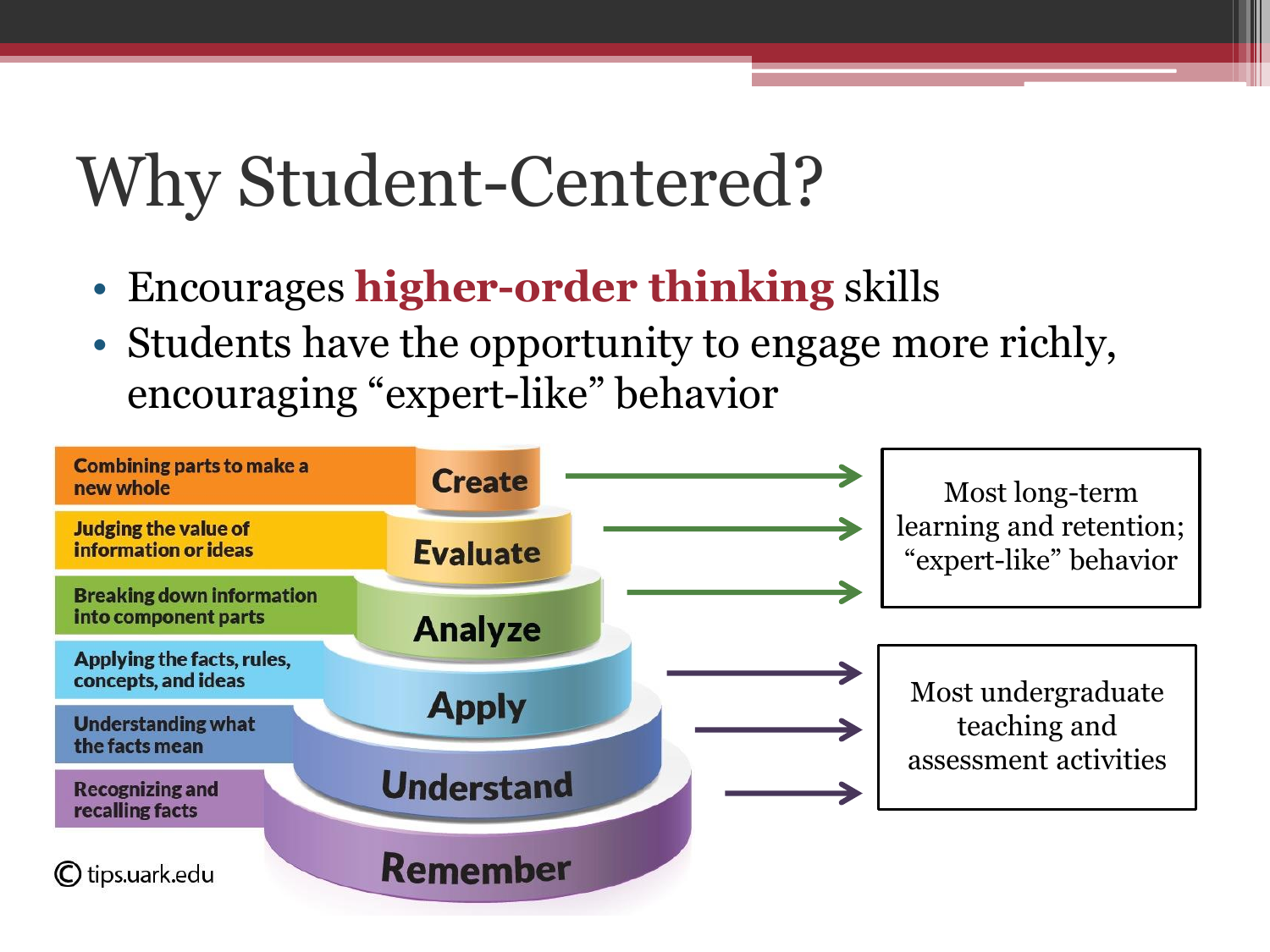# Think – Pair – Share

- Recall a memorable assignment/project that you were required to do as an undergraduate (*good or bad*).
- What made the assignment memorable?
- What level of thinking matches that assignment?

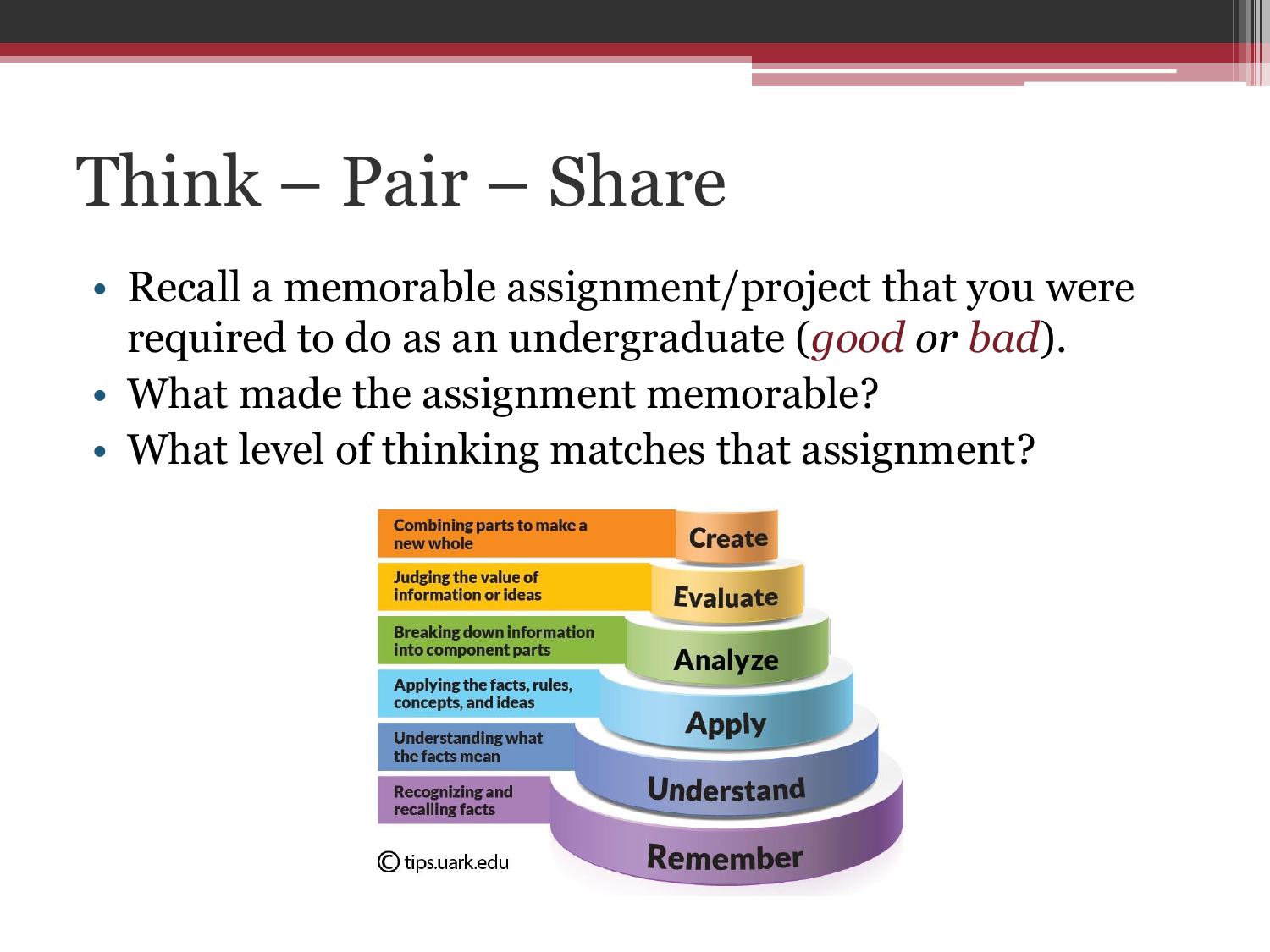- Naturally fits with **sociology**
- We teach students to harness their pre-existing social knowledge into sociological knowledge
	- Constructivist model
- We teach students to train their "sociological imaginations" and engage critically, constantly
	- "Expert Like Behavior"





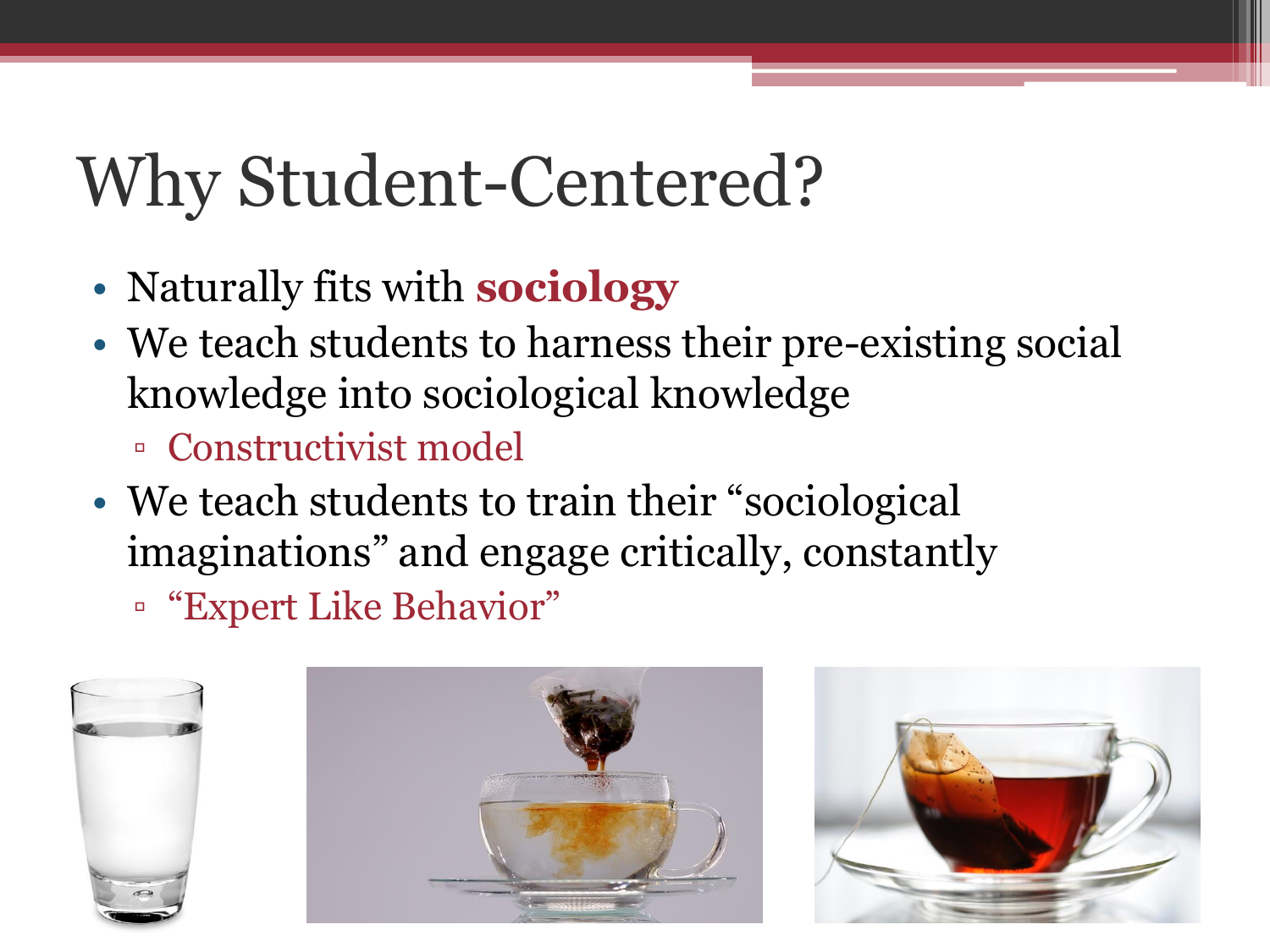#### Student-Centered vs. Instructor-Centered

- The instructor demonstrates their expertise
- Talking is shared between the instructor and the students
- Most students are speaking, even if only in small groups
- The instructor elicits students' thoughts, questions and reflections
- Student performance happens frequently and outside of formal assessment (exams)
- The instructor lectures from their expertise
- The instructor does most of the talking
- Most students are passive spectators/note-takers
- The instructor has very little idea of what students are thinking
- Student performance is minimal and based mostly on formal assessment (exams)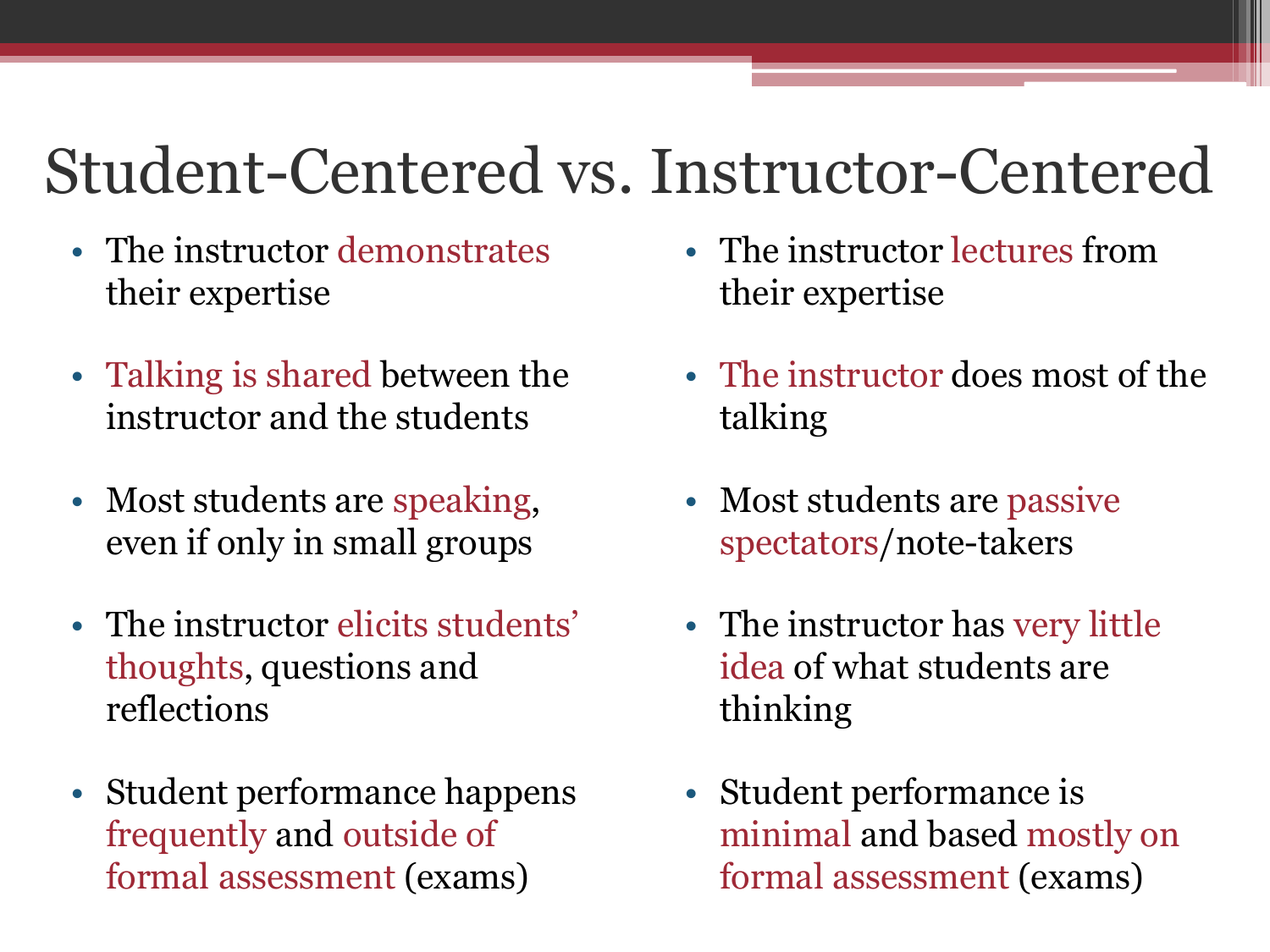# Write Down…

- A class that you have taught (or that you have TA'd for and/or anticipate teaching one day)
- A particular topic in that course that is (or might be) tricky for students to grasp
- How you have (or would) go about teaching that topic

*Goal: How can we make teaching that topic more student-centered?*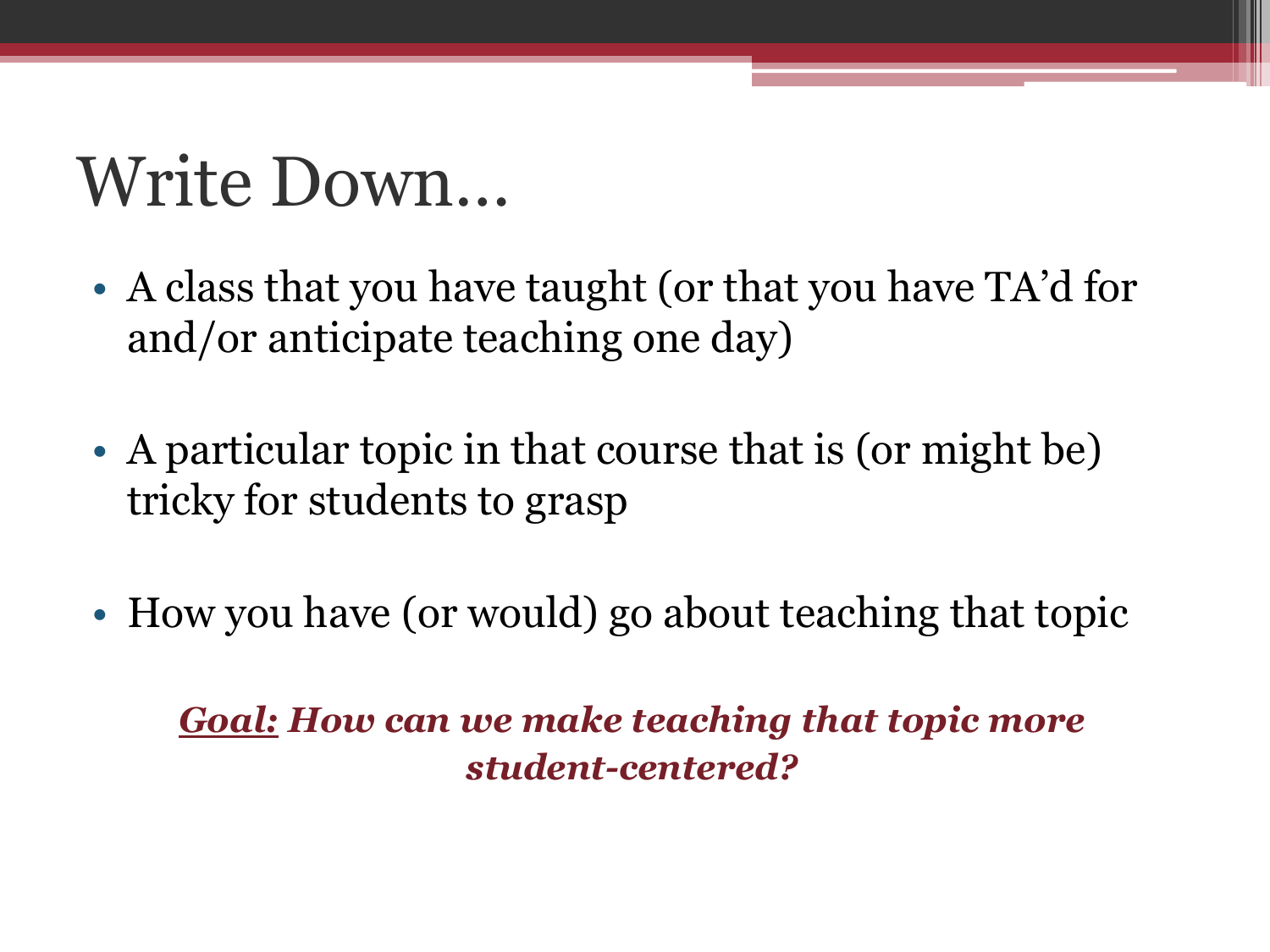- 1. Get their attention and keep it
- 2. Start with the students rather than the discipline
- 3. Create a "natural-critical" learning environment
- 4. Engage students in disciplinary thinking

**From Kevin Bain. 2004.** *What the Best College Teachers Do***. Cambridge, MA: Harvard University Press.**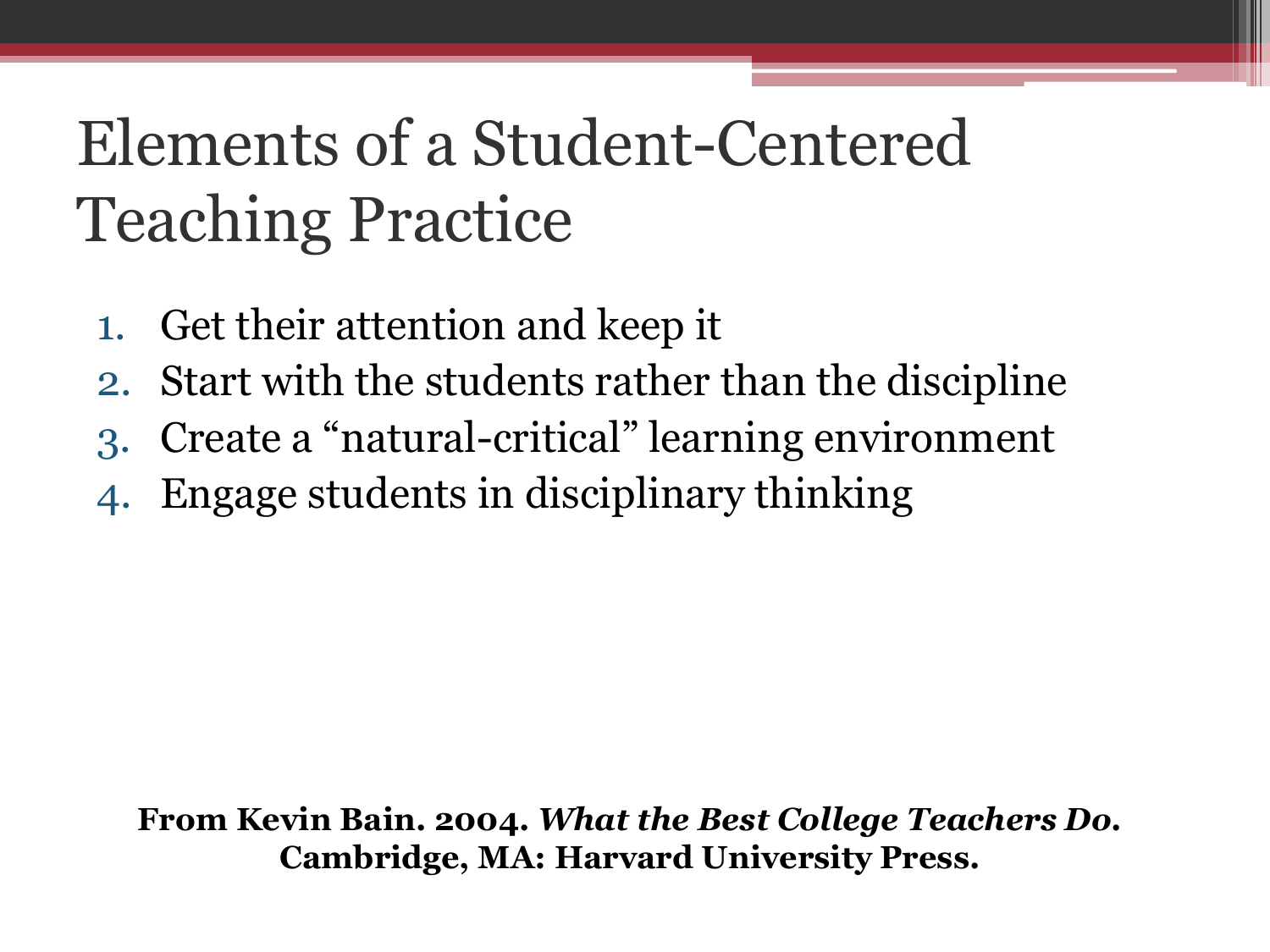# 1. Get Their Attention and Keep It

- Going "beyond the blueprint" at the beginning of lecture
- Get students' attention with some kind of provocative act, question, or statement.
- Several strategies:
	- DO something unusual
	- PROPOSE a question or problem
		- Hypothetical scenario
		- Based on current or historical events, life experiences
		- An artificial debate
	- PRESENT a case study or vignette
	- PLAY a game where students have to interact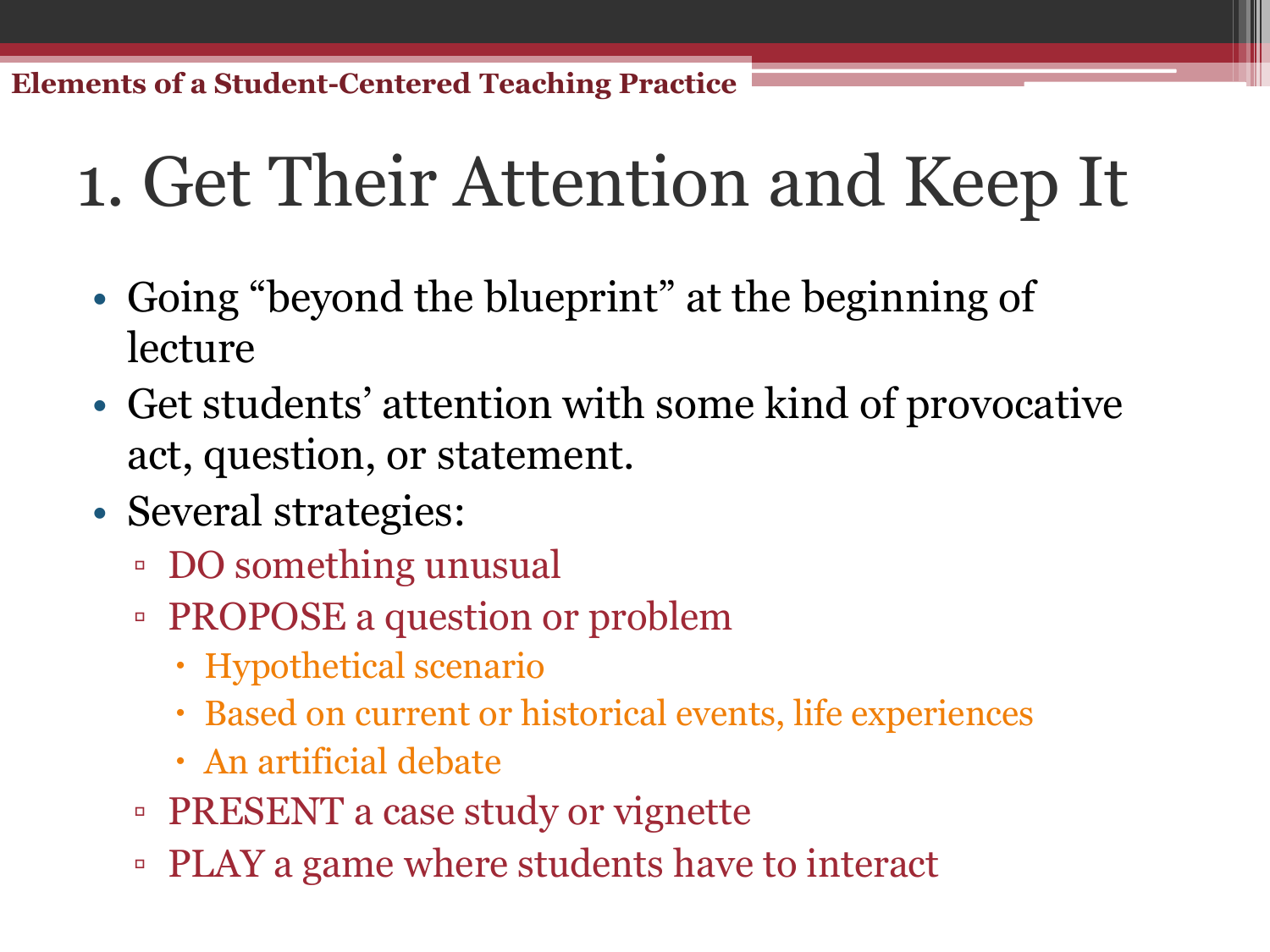## 2. Start with the Students, Rather than the Discipline

- Example: How did you learn to play a sport?
- Disciplinary/curriculum imperatives are not easily recognized by students
	- Students are novices
	- Instructors' expertise is taken for granted
- Discipline provides the framework, but the framework won't make sense unless students have the language and the chance to practice
- Use the discipline to craft learning objectives for your lecture, then work backwards
	- What way of thinking are students likely to bring with them to your class/topic?
	- What kind of question or problem would get students to leverage/challenge their own (mis)information?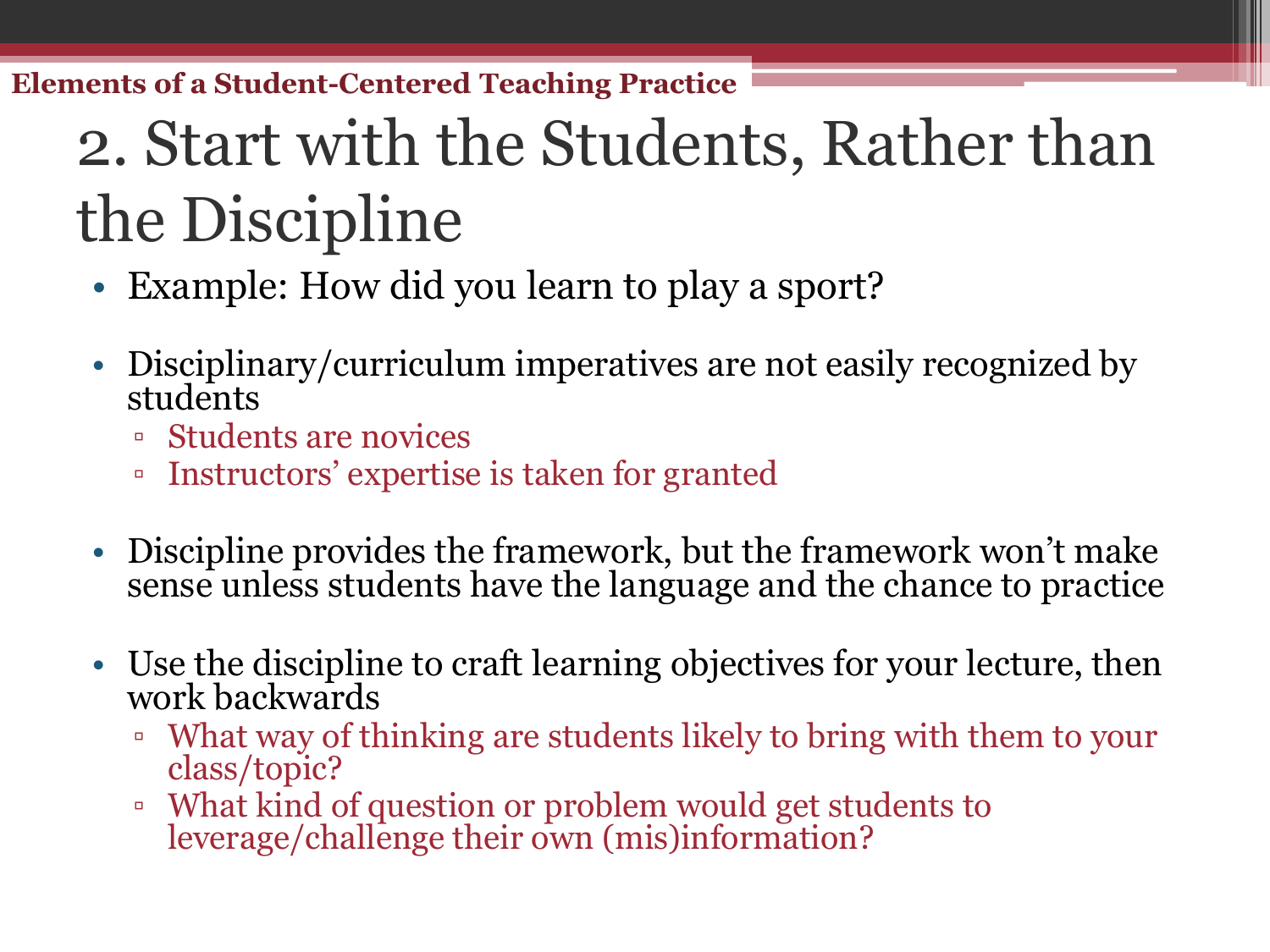#### 3. "Natural-Critical" Learning Environment

- **"Natural"** because students encounter the skills, habits, and information they need embedded in questions and tasks
- **"Critical"** because the questions/tasks require the students to think critically, reason from evidence, and draw conclusions.
- A Crucial Process
	- 1. Start with an intriguing question or problem
	- 2. Guide students to see the significance of the question
	- 3. Provide students with an activity for engaging in higher-order thinking required of experts in your field
	- 4. The activity should prompt students to draw conclusions and answer the question at hand.
	- 5. Discussion on the implications of the question/conclusions prompting students to discover "the next question"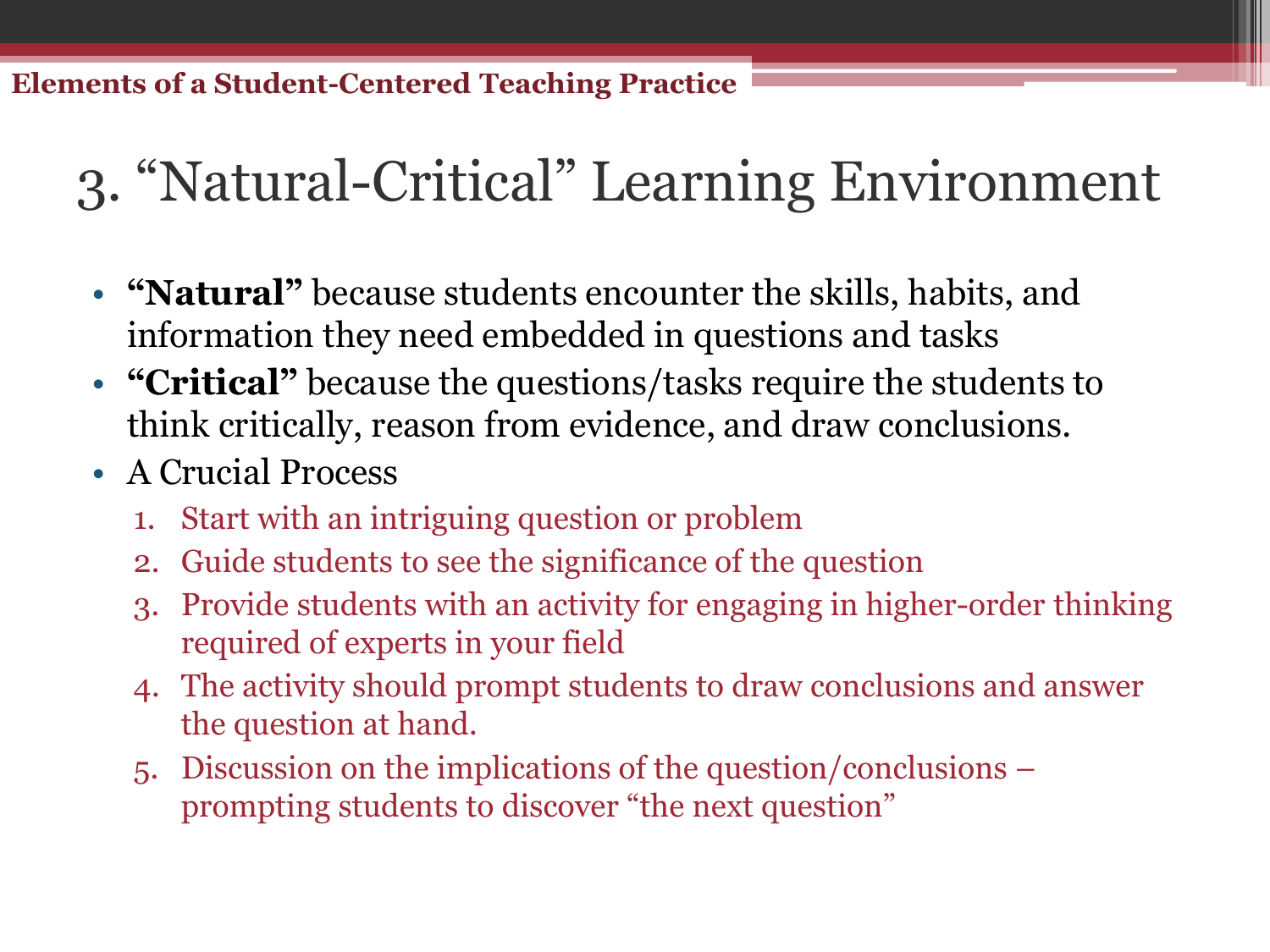### Examples of "Natural-Critical" Learning

- **Philosophy:** Do you know *anything* for sure?
- **Art History:** Is it a Rembrandt?
- **History:** Invitation to a Revolution
- **Law/Ethics:** Supreme Court Ruling

How can students learn your topic by doing, rather than by listening?

- Useful ideas for a starting point
	- Simulations
	- Case Studies
	- Fieldwork
	- Props
- How does the activity engage expert-like behavior?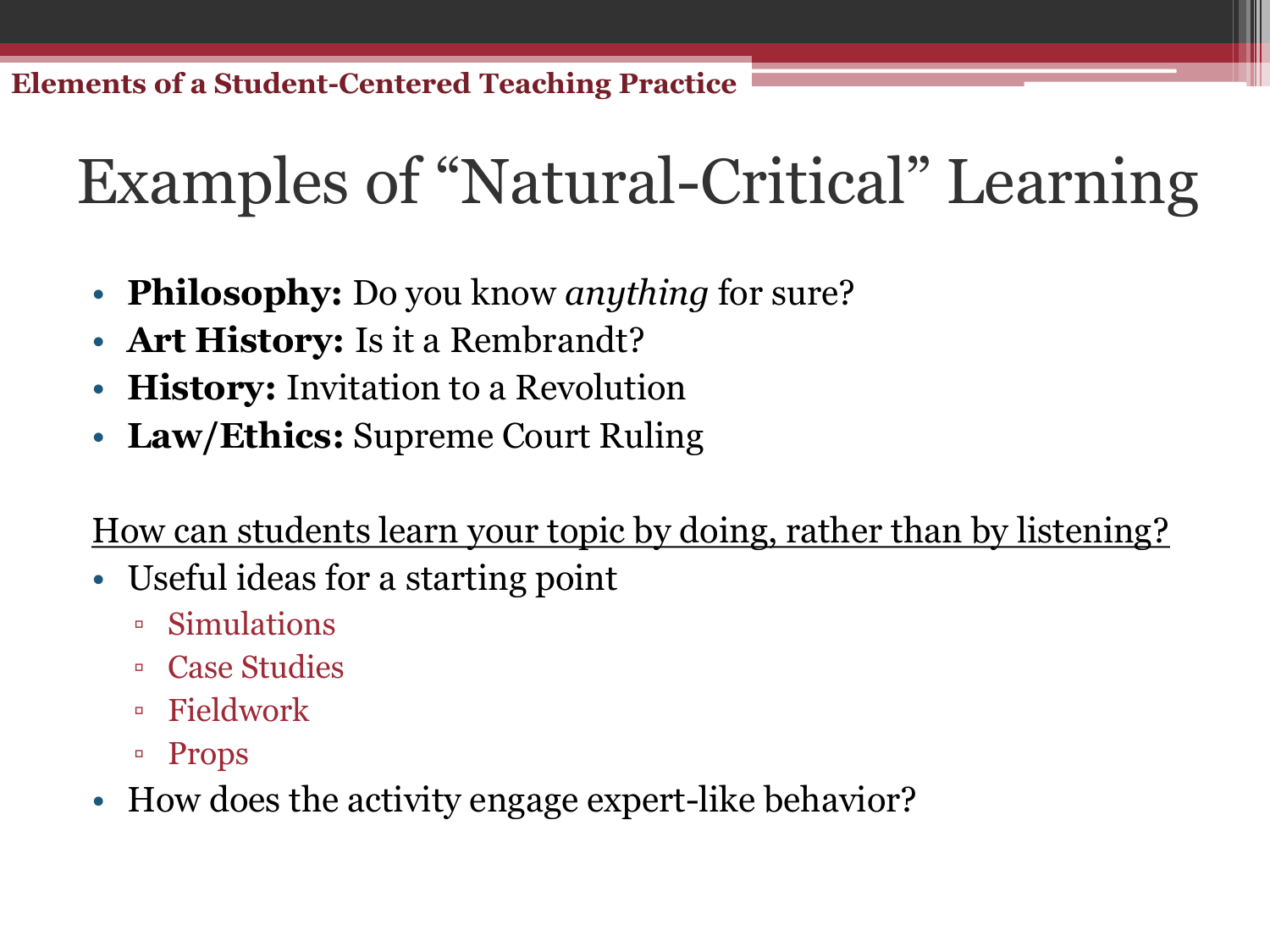#### Brainstorm a Natural-Critical Exercise

- 1. What is an intriguing question or problem in this topic?
- 2. What is the significance of the question/problem?
- 3. What is an exercise that students can do to work through the skills and reasoning necessary for answering that problem?
	- $\triangleright$  Case study, fieldwork, simulation, props, hypothetical scenario?
- 4. Will students be able to draw conclusions and answer the question at hand?
- 5. What are implications of the question/conclusions?
- *1. How is underrepresentation built into college campuses?*
- *2. Role of the campus in reproducing educational inequality*
- *3. Fieldwork: have students make sociological observations around campus*
- *4. Answers on who/what is visible on campus and where*
- *5. How can campuses change their environments? Why don't they?*

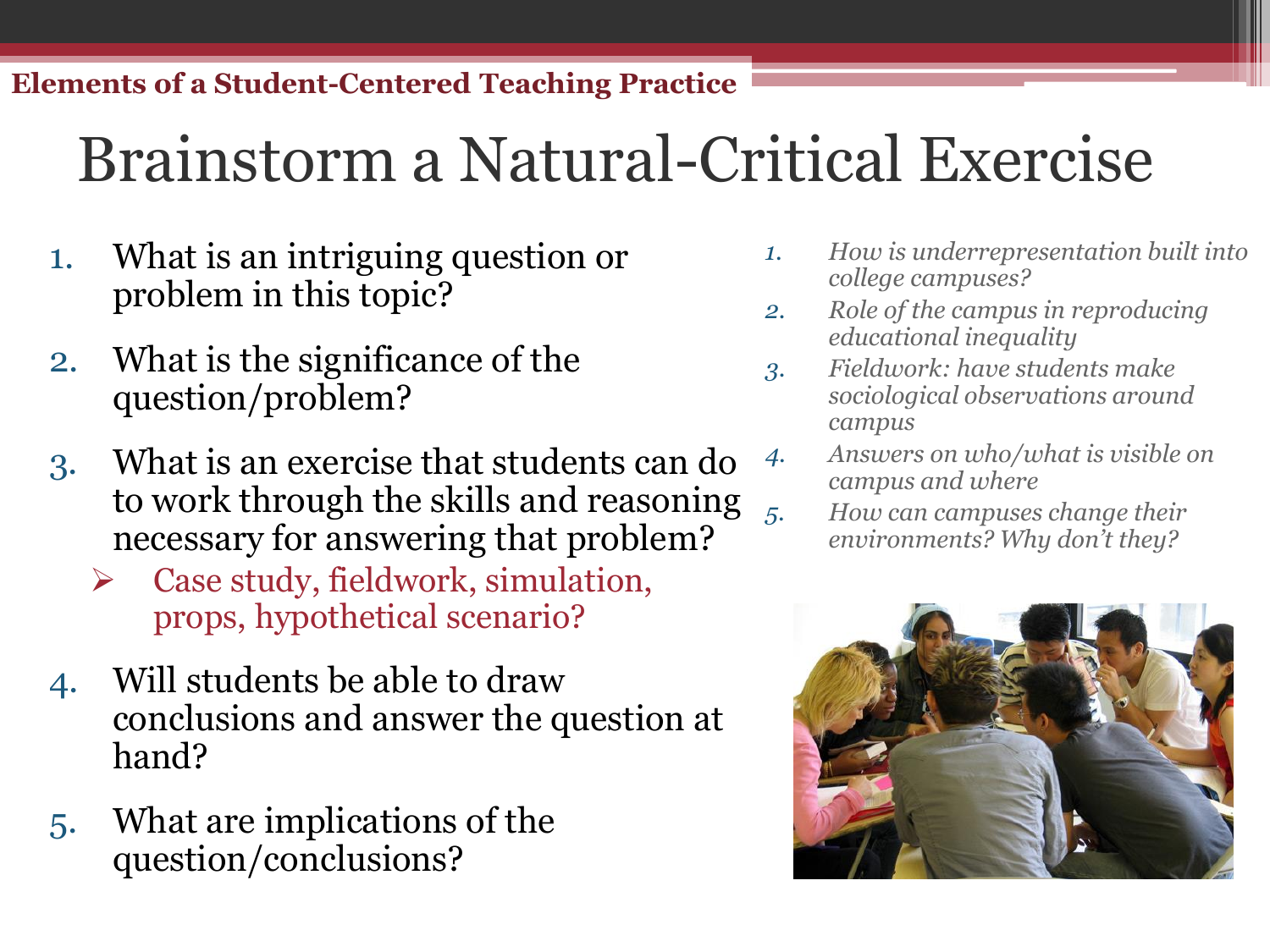# 4. Engage Disciplinary Thinking

- Not enough to "perform" sociology in front of students
	- Students do not recognize your reasoning process
- Not enough to deliver encyclopedic knowledge to students
	- Students do not recognize the significance or interconnections
- Your expert-like behavior cannot simply be mimicked, students need to learn *how to reason* in the way you reason
- Combine teaching *the curriculum/content* with teaching students *the skills* for thinking sociologically
	- 1. Empirical puzzle?
	- 2. What kind of evidence and how to gather it?
	- 3. Quality of the evidence?
	- Tentative conclusions?
	- 5. Further questions?
- Demonstrate disciplinary thinking explicitly during your naturalcritical activities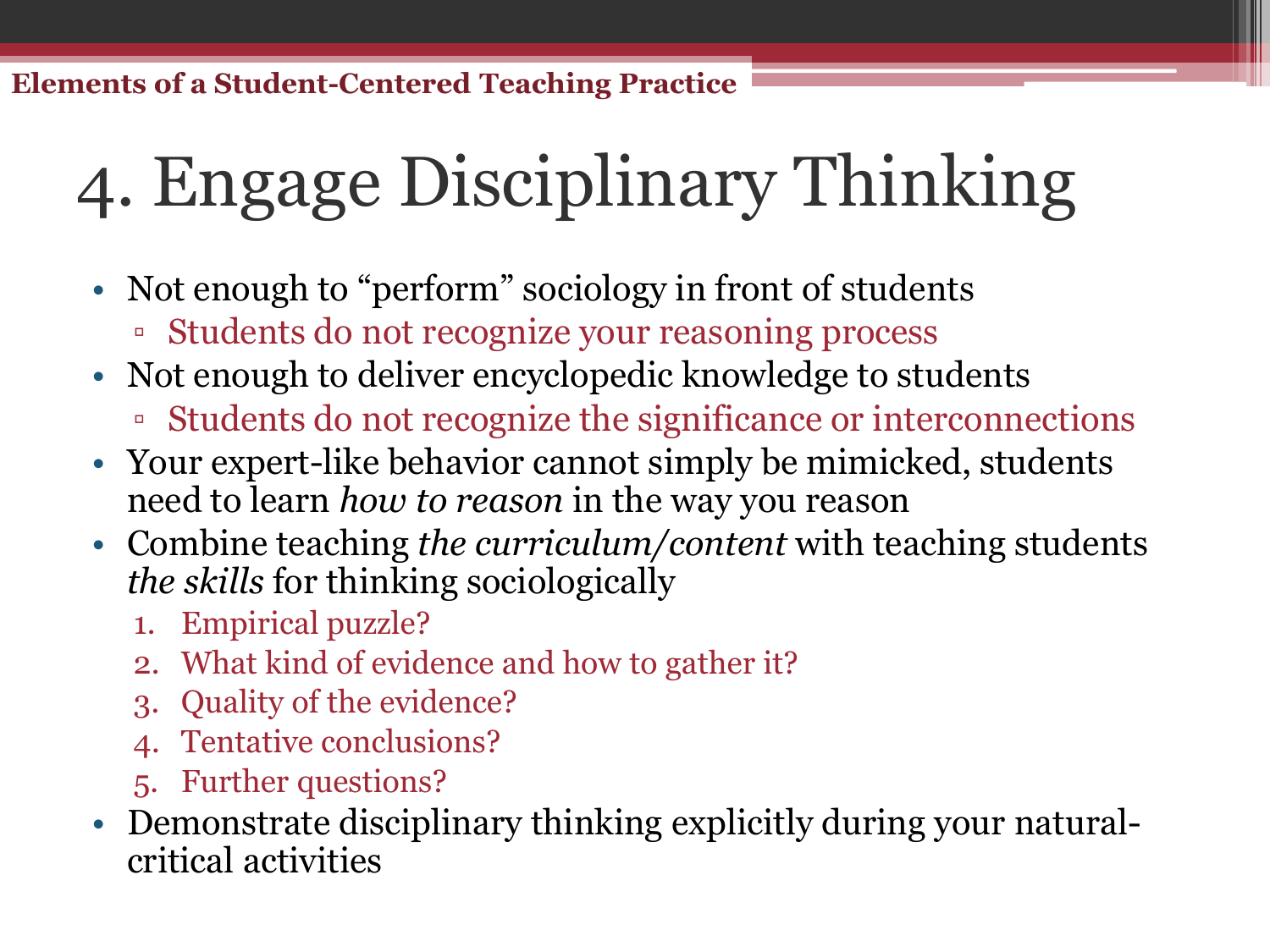#### Student-Centered Teaching in Large Classes

- Break students into groups or pairs
	- Based on where they are sitting
	- Numbering
- Physically move students around the room; section off the lecture hall into meaningful areas
- Use TA's and Readers as facilitators
- Get the students outside the classroom
- Build in student-centered breaks
	- Rather than "any questions," try "with a neighbor, decide the three most important things we have discussed so far today"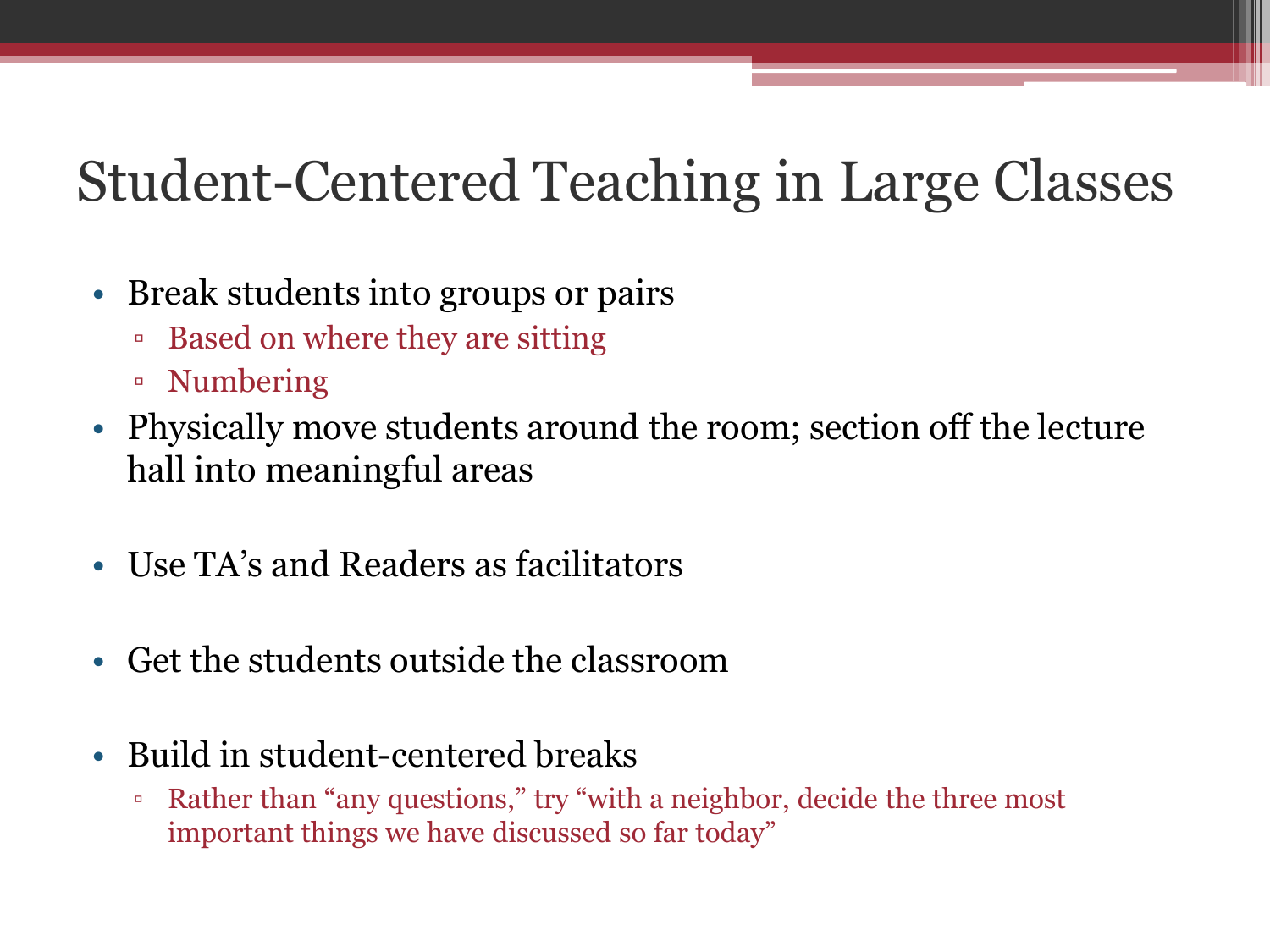# Remember…

- People learn most effectively (i.e. a sustained influence on how they think, act, or feel) when:
	- 1. They are trying to solve a problem that is meaningful
	- 2. They are able to do so in a challenging but supportive environment in which they feel a sense of control
	- 3. They can work collaboratively
	- 4. They believe their efforts will be considered fairly
	- 5. They can try, falter, receive feedback separate from any judgement/grade, and try again
- Engaging higher-order sociological thinking is the key to helping students develop their **sociological imagination**